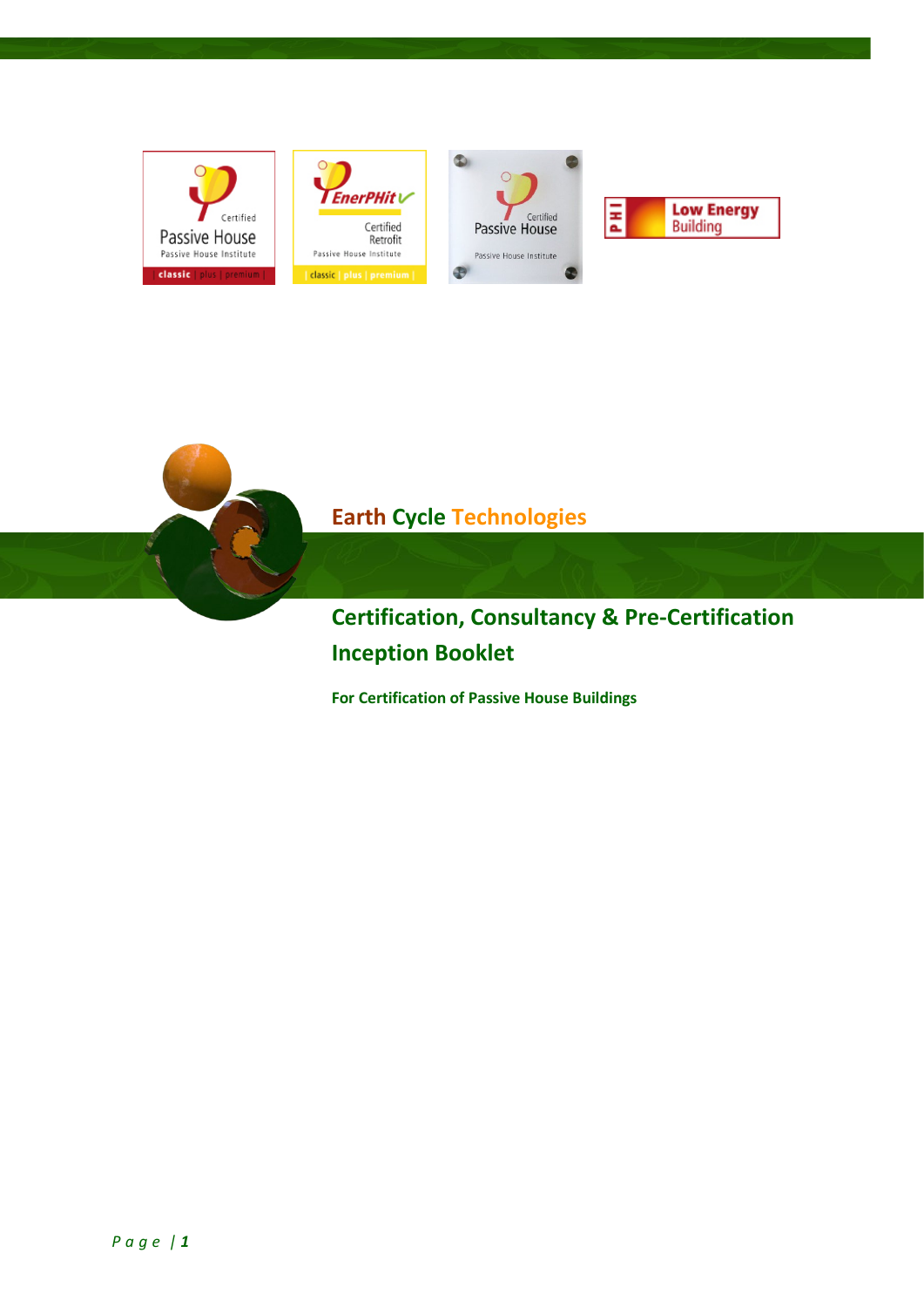### **The Passive House Standard(s)**

The Passive House Standard(s) are Certification Standard(s) that ensue the thermal optimum performance for all climates in every given situation. There are 3 tiers to the standards for different situations and 2 further sub tiers for renewable technologies.

- 1. Passive House Standard Classic/Plus/Premium
- 2. EnerPHit Retrofit Standard Classic/Plus/Premium
- 3. Passive House Low Energy Building Standard

#### **Passive House Standard**

The Passive House Standard is an energy standard that requires a compact design with intelligent window placement, intelligent use of shades, high performance components such as ventilation, heating, hot water and cooling systems, an excellent airtightness of 0.6 air changes and most of all; a Building Fabric; free of thermal bridging, highly insulated and moisture safe. The targets for Passive House can be seen in table 1. These are not easy to achieve in all cases and so the preceding standards also exist;

#### **EnerPHit Retrofit Standard**

This standard holds all the characteristics of the Passive House Standard but the targets for compliance are adjusted based on the buildings characteristics and strategy for retrofit. This is the to allow for the restrictions that exist in a situation where an existing building is upgraded. For instance, a retrofitted building may have an unfavourable shading situation, unavoidable thermal bridges that can not be ruled out or inadequate ceiling heights for implementation of centralized ventilation. You may also have instances of internal insulation where the level of thermal protection must be lessened to achieve moisture protection. This can also be certified as an EnerPHit "Interior" Retrofit.

#### **PHI Low Energy Building Standard**

In some instances, the same restrictions apply for existing sites as well where you have new builds in urban environments where the shading is not ideal or planning restrictions require a certain design or even if you just fall short for any other reason, you can still have your building certified as a PHI Low Energy Building.

Regardless of the standards the certification process is also very much the same. Exclusively to Earth Cycle customers we have an online course that explains this process in detailed tutorial videos. What's more we not only certify, but consult, assess moisture, calculate thermal bridges and even more we have courses both published and, in the pipeline, to assist consultants or architects with all aspects of the calculation and design.

For more details see the training section o[n www.earthcycle.co](http://www.earthcycle.co/)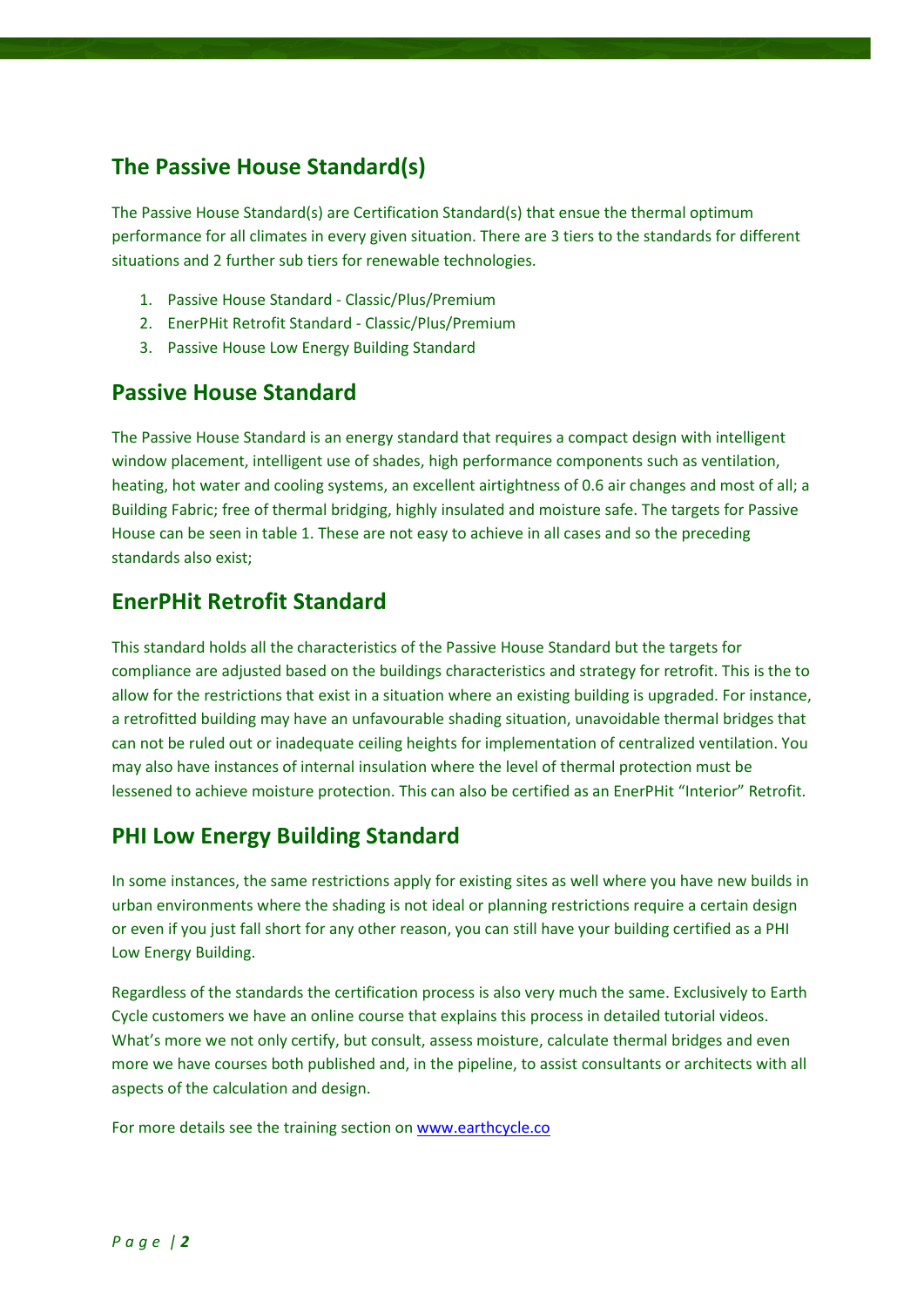### **Passive House Standards Criteria**

A rough guide to the targets for each standard is outlaid in the following table 1. However, for projects with special circumstances or different climates this will change, and a feasibility model is at least needed to determine all targets. This is because most targets are variable in the PHPP (Passive House Planning Package) and can only be determined specific to a project.

|                                |                    |                  |              | kWh/m2a      |                                |            |              |                |
|--------------------------------|--------------------|------------------|--------------|--------------|--------------------------------|------------|--------------|----------------|
|                                | <b>Heat Demand</b> | <b>Heat Load</b> | Airtightness | <b>Usage</b> | <b>Usage</b>                   | Generation | <b>Usage</b> | Generatio<br>n |
|                                | kWh/m2a            | W/m2             | $h-1$        | Classic      | Plus                           |            | Premium      |                |
| <b>Passive House</b>           | 15                 | 10               | 0.6          | 60           | 45                             | 60         | 30           | 120            |
| <b>EnerPHit</b>                | 25                 | ۰                | a.           | 60           | 45                             | 60         | 30           | 120            |
| <b>PHI Low Energy Building</b> | 30                 | ۰                | л.           | 75           | Plus/Premium Not Available Yet |            |              |                |

Full Criteria is available on;

[https://passiv.de/downloads/03\\_building\\_criteria\\_en.pdf](https://passiv.de/downloads/03_building_criteria_en.pdf)

#### **The Four Stages Passive House Certification**

The five Stages of any Passive House Certification are;

- 1. Consultancy/Design Stage Assurance/Pre-certification
- 2. Thermal Bridging (if you cannot we can provide/farm out)
- 3. Filing For Certification (Consultant)
- 4. Certification (by separate body to consultant/designer)

If Earth Cycle is working on any part of the design (detailing, thermal bridging/design PHPP) Then we cannot act as the certifier.

However, if we become involved with the design, we have sub consultants who can cover any of the other aspects of the project for the exact same fee's.

#### **What We Do!**

Consultancy – Design Stage Assurance – Pre-Certification

In the initial stages we will take your design and;

- 1. Model/Remodel Using DesignPH
- 2. Report results for Space Heat Demand, Heat Load, Overheating, Final Energy and Primary Energy
- 3. Give a qualitive overview of construction details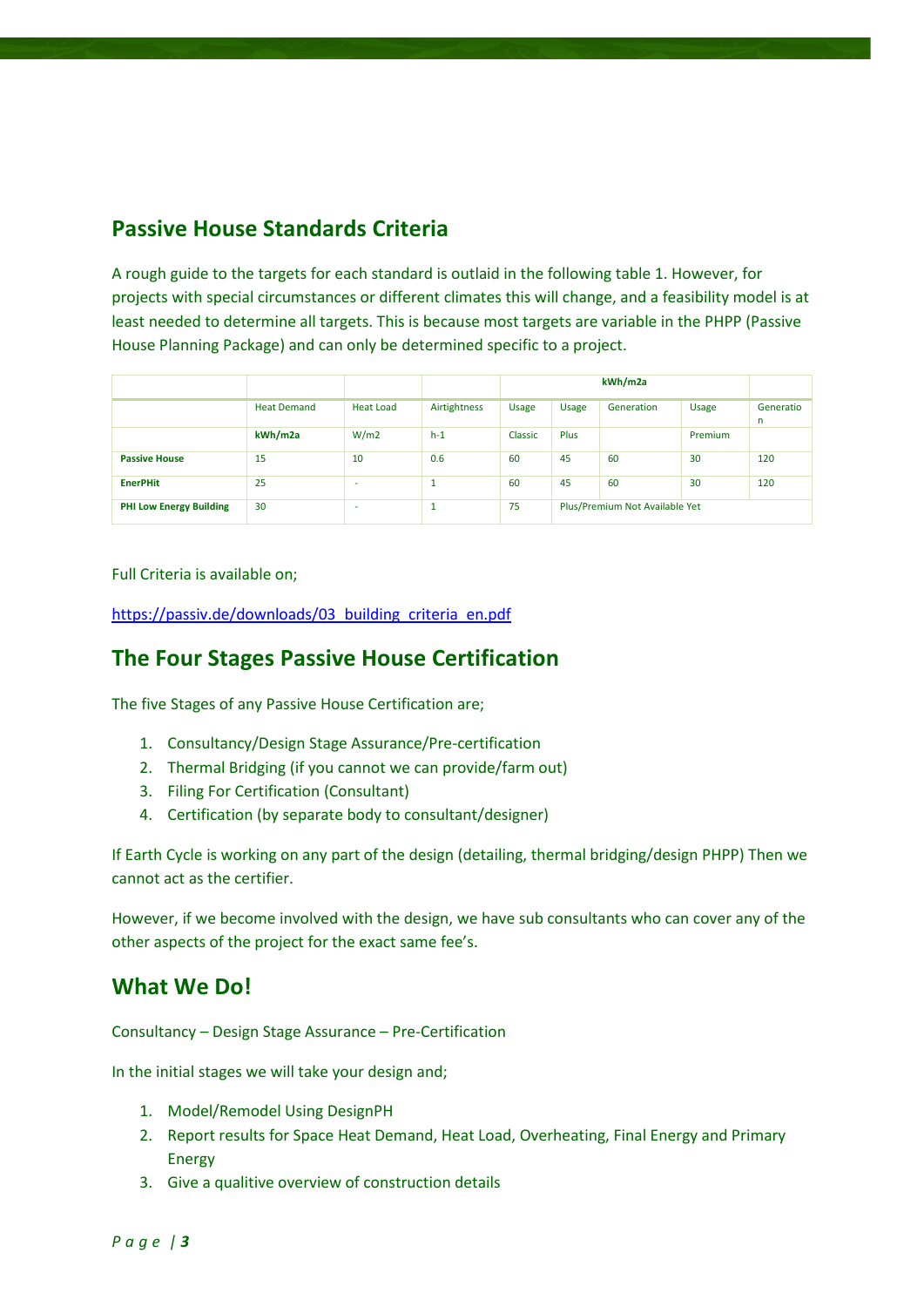- 4. Give an overview of Ventilation
- 5. An overview of mechanical Systems/PV/Solar
- 6. Report all results including specifications or documentation assumed.

The deliverables for this stage are a specification report and a printed pdf of the calculations and specifications assumed including

- a) U-values for fabric
- b) Review notes on detailing
- c) Window specifications
- d) Ventilation specifications
- e) Mechanical overview

#### **Optional / Additional Services**

**Ventilation Layouts** – Ventilation Layouts for single family units are normally carried out by the mechanical engineer however if you need a fully dimensioned and labelled with all parts, we can provide this for  $650 \text{ } \in$  + VAT/Taxes.

**Construction Detailing** – If construction details are needed these can be provided for 2250 € + VAT/Taxes for any single-family dwelling.

**Moisture Movement** – WUFI and Glasier moisture checks can be provided for 950 € + VAT/Taxes per assembly.

#### **Fees for any given stage**

For stages 1-4 of the above scenarios the fees are calculated for a single-family house based on requirements using the "certification application form" o[n www.earthcycle.co/certification](http://www.earthcycle.co/certification)

For Thermal Bridging there is a calculator in the thermal bridging section o[f www.earthcycle.co](http://www.earthcycle.co/) This is capped at 1750€ + VAT/Taxes for all critical details in single-family residences. A further cap of an additional 750€ + VAT/Taxes can be added for Part L compliant conversion of the details for use in yvalues for BER ratings.

Fees for commercial/large scale residential are calculated on specific basis and detailed in appendix A at the foot of this document.

Payments for any given stage are issued as follows;

- 25% inception deposit before commencement
- A further 50% upon and before issue of the first full review
- Final 25% to finalize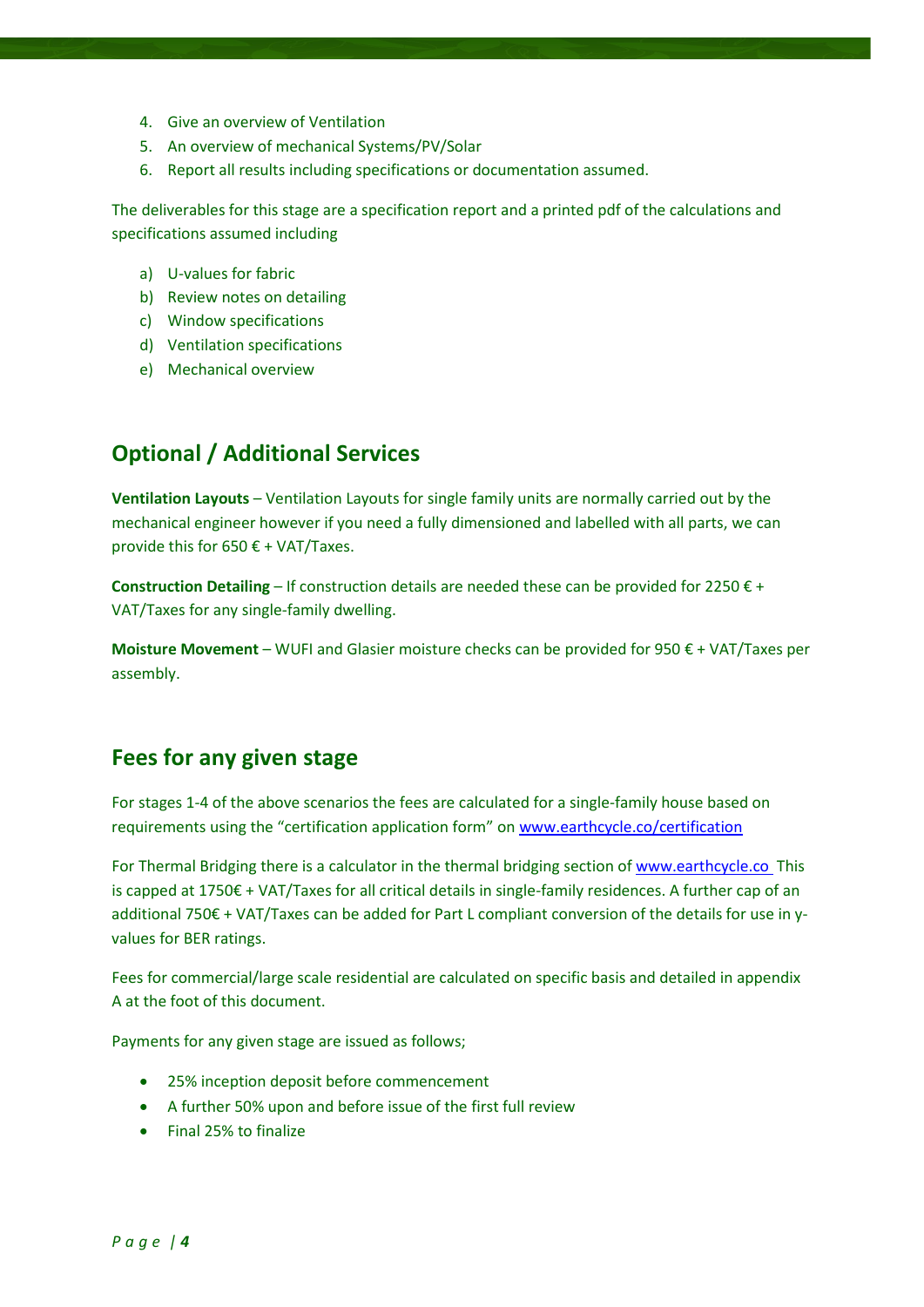Payments for each stage are due before issuing but on completion of the task. We will not issue reports or deliverables until payment is processed.

For any given task we allow one revision. After that any further revisions are charged at 65  $\epsilon$  / hr Plus VAT/Taxes.

# **Stage 1 Consultancy – Initial Items Needed**

To commence we will need;

- A Google map link to the site location,
- Photographs of the surroundings,
- A Site Plan Site Showing Surrounding Buildings, tree's hedges with heights,
- Any products or idea's you have for building fabric, windows and doors/mech/vent,
- The Building Elevations and Sections, and,
- All Floor Plans,

We will then take this and create a PHPP model to determine or evaluate;

- The specification needed to meet the target standard
- An overview of Overheating
- An overview of Primary Energy
- A review of the construction details (qualitive thermal bridging needed also)
- A review of Ventilation
- A review of Mechanicals

We will report all and once complete & invoice for the given stage.

# **Stage 2 Thermal Bridging – Initial Items Needed**

#### **Items Needed**

To commence we will need;

- 1. Drawings for ALL relevant junctions of the thermal envelope, these need to have;
- 1.1 All elements and materials clearly annotated and dimensioned
- 1.2 Centres of Studs
- 1.3 Gauges of Steel Studs or Thickness in mm
- 1.4 Centres of Timbers
- 1.5 Thickness of Timbers in all directions
- 1.6 Position of Membranes and Flashings (Highlighted with colour to make extremely clear)
- 1.7 DXF/DWG and PDF needed
- 2. Confirmation that You have reviewed and provided all details for Your project, and,
- 3. Technical Data sheets stating thermal conductivity of the materials used.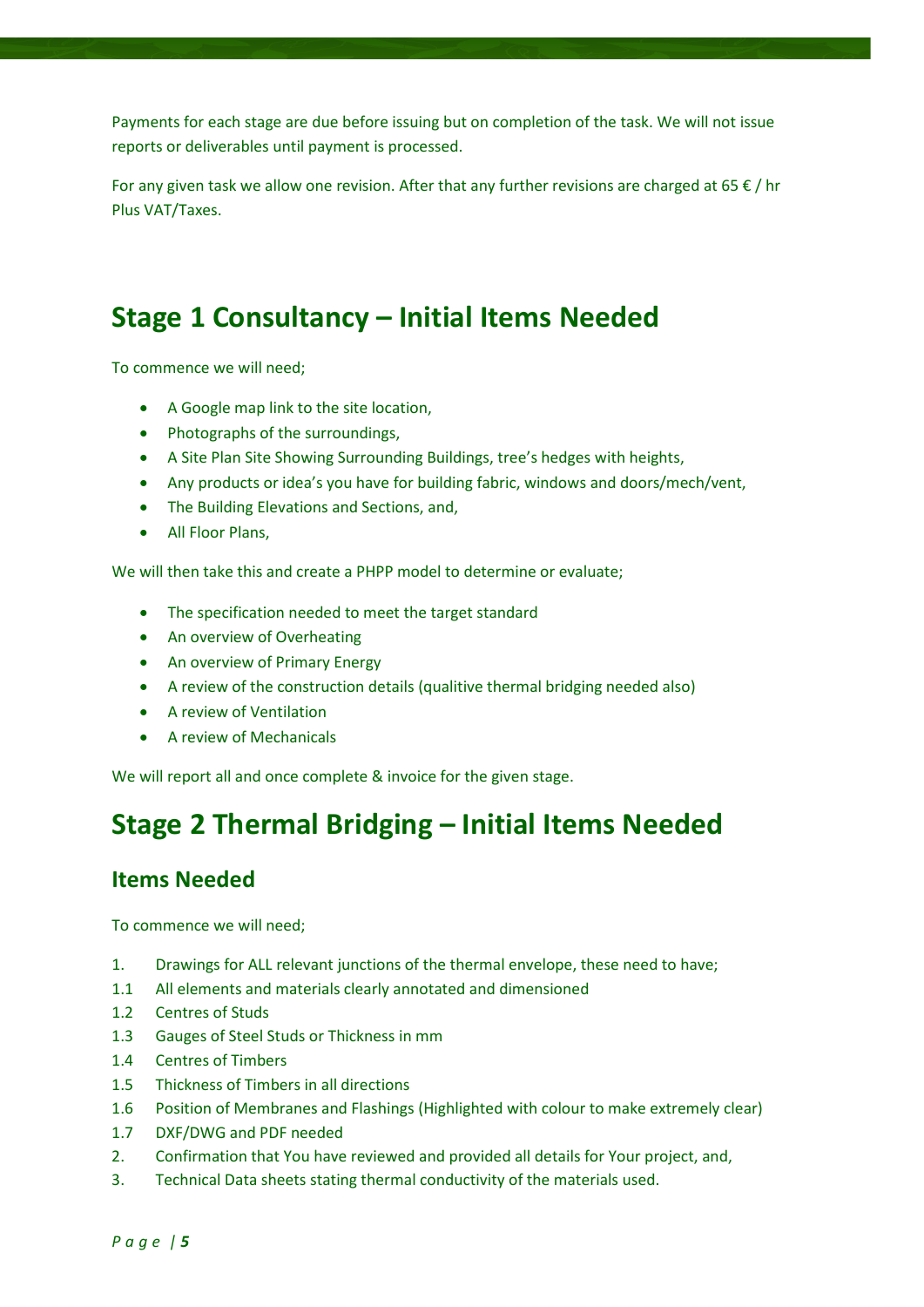# **Stage 3 Final Certification - Items Needed**

The final Certification is filed on the PHI certification Platform. This is normally part carried out at the consultancy stage once the process has been carried out.

There are 9 Sections to fill out in an accordion type of system with a green, orange and red-light system.

Green being complete, orange under review and red for outstanding. Under each section there are sub sections for entry of documents to the relevant parts of that section.

| ▶ <b>◎</b> 1. Passive House Planning Package (PHPP)      |
|----------------------------------------------------------|
| $\triangleright$ 3. Planning documents for architecture  |
| $\triangleright$ 0 3. Standard and connection details    |
| • <b>O</b> 4. Windows/doors                              |
| $\triangleright$ 8 5. Ventilation                        |
| $\triangleright$ <b>0</b> 6. Heating/ Cooling + Plumbing |
| $\triangleright$ <b>0</b> 7. Electricity                 |
| $\cdot$ 3. Renewable energy                              |
| $\triangleright$ <b>0</b> 9. Construction phase          |

The current certification criteria (current version attached) detail all items needed to file the certification however, here at Earth Cycle, we also give a Certification online course which is only 1 hour of video content that will explain the type of information needed and what it looks like. This comes with a sample of all information needed and makes the process a lot smoother and easier. The course is exclusive to only our customers.

Once all are filled the project is manually sent to PHI for checking and within 3-5 days an ID for the project is issued which can be used to print the certificate.

#### **Revisions, Updates & Additional Consultancies**

For any given task we allow one revision. After that any further revisions are charged at 65  $\epsilon$  / hr Plus VAT/Taxes (agreed in advance but before continuing). If a situation arises where revisions are needed, and this is not agreed the project can be discontinued. You can decide to opt out at any given stage once payments are up to date for that part.

Ventilation Schematics/Construction Detailing/General Design/Air sealing Assistance and anything outside of the above scope is charged at an hourly rate and agreed in advance.

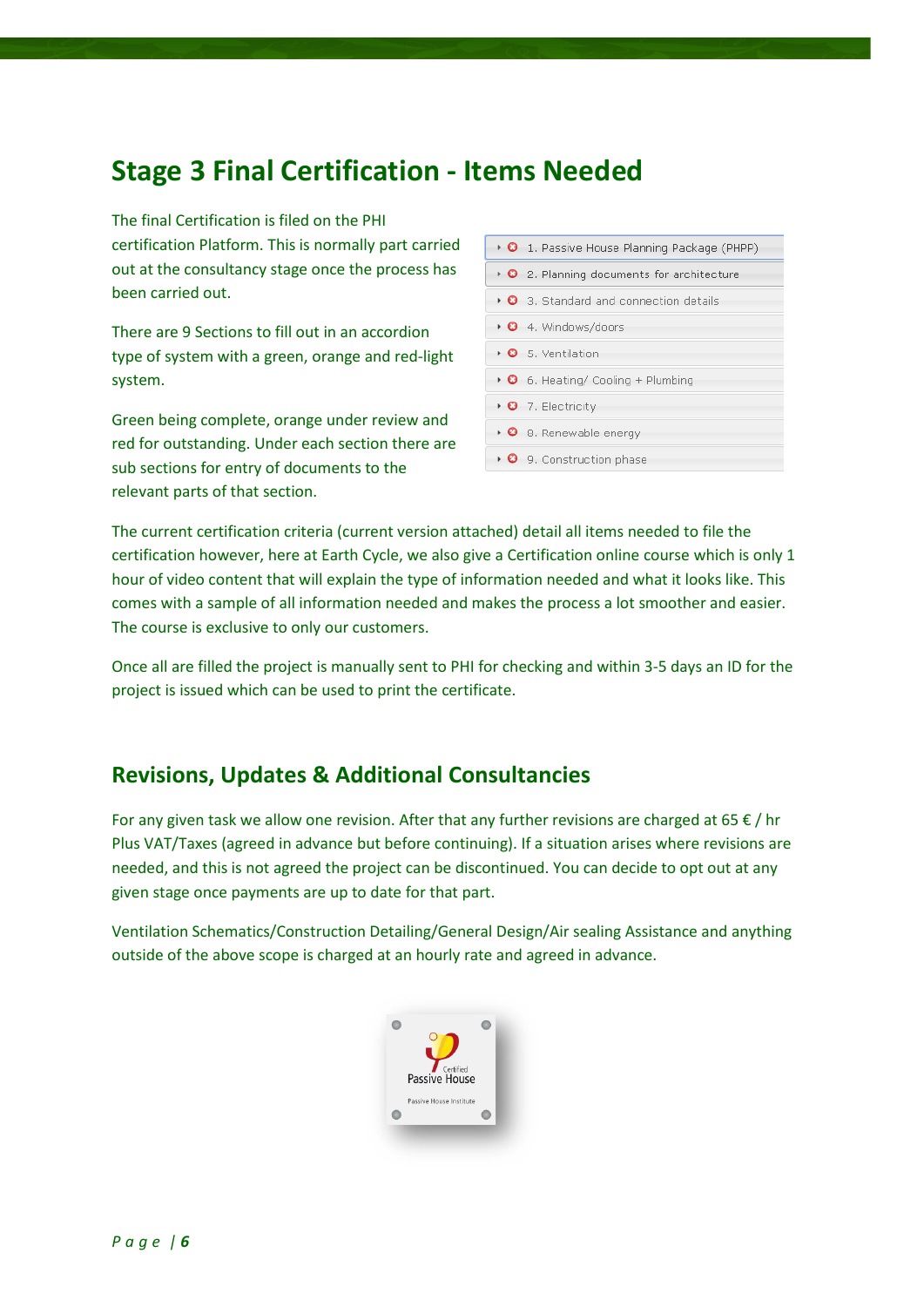## Commencing Works

Should you wish to commence, all that is required is the 25% commencement fee, the fee calculator and the below signed document.

Signed…………………………………………………

And

|  | documentation in this booklet and agree to submit all information needed for certification. |
|--|---------------------------------------------------------------------------------------------|

Signed…………………………………………………………………………………